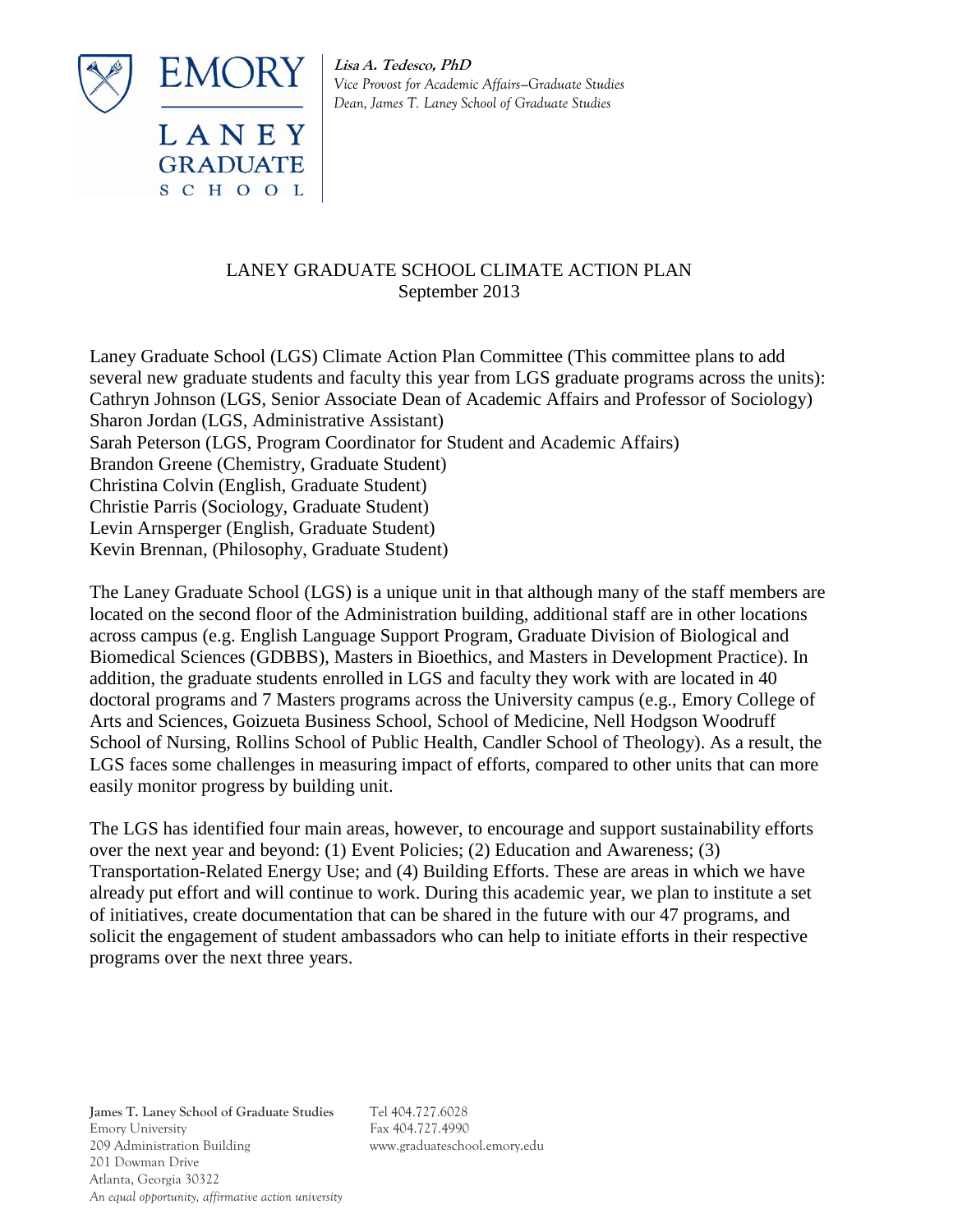## **Areas of Focus for Improvement for 2013-2014**

### *Event Policy*

The LGS currently seeks caterers who prioritize local food sources and recyclable containers when possible. We request registration for our events, when appropriate, and also ask for to-go containers to reduce food waste. In 2013-2014, LGS will develop a Sustainable Event Planning Guide, informed by the Green Event Certification guidelines, as we incorporate the three policies listed below into our typical event planning procedure. We will aim for this document to be made available to other programs within the LGS in 2014-2015.

- Encourage sustainable practices at all events (e.g. LGS Fellows Reception, Students with Children and Family Picnic) using Certified Green Event Checklist as a guide.
- Provide compostable/recyclable plates, utensils and additional recycling and composting bins (including signs about what goes in each bin).
- Reduce use of single-use items (e.g., cups, bottled water) by providing bulk drink options and encouraging students to bring their own cups to events (when appropriate), informing caterers of policy to ensure they serve to these students.

#### *Education and Awareness*

The LGS currently promotes sustainability in three main education initiatives. During first-year orientation the Office of Sustainability makes a formal presentation and speaks informally with students at our orientation fair. Two fellowship programs for LGS graduate students incorporate elements of sustainability training, outreach or curriculum: the Piedmont TATTO Fellows program and the jointly supported Center for Community Partnerships/Office of Sustainability Graduate Fellows Program.<sup>1</sup> In addition, the LGS has moved to a paperless admissions process. All students apply to LGS through an online system, and we ask individual programs to dissuade applicants from sending supplementary materials through the mail. In addition, we administer selective access within the application system to limit printing after applications have been submitted. In 2013-2014, LGS will pilot two additional programs with intent to revise and make annual thereafter.

#### *Eat, Teach, Talk, Run* (ETTR)

 $\overline{a}$ 

The LGS will work with organizers to create an ETTR event where students present the ways they incorporate sustainability into classroom practices (e.g. electronic tools, ways to go paperless, etc.) as well as other ways they promote sustainability professionally and personally (e.g. transportation, other campus group efforts, sharing resources, etc.).

<sup>&</sup>lt;sup>1</sup>The first fellowship supports 12-18 graduate students to participate in a one-day workshop to hear from campus experts, and learn and develop creative teaching strategies and materials steeped in sustainability practices. In addition, LGS provides some support to graduate students with fellowships in the Office of Community Partnerships and the Office of Sustainability. These students work on projects that must incorporate sustainability.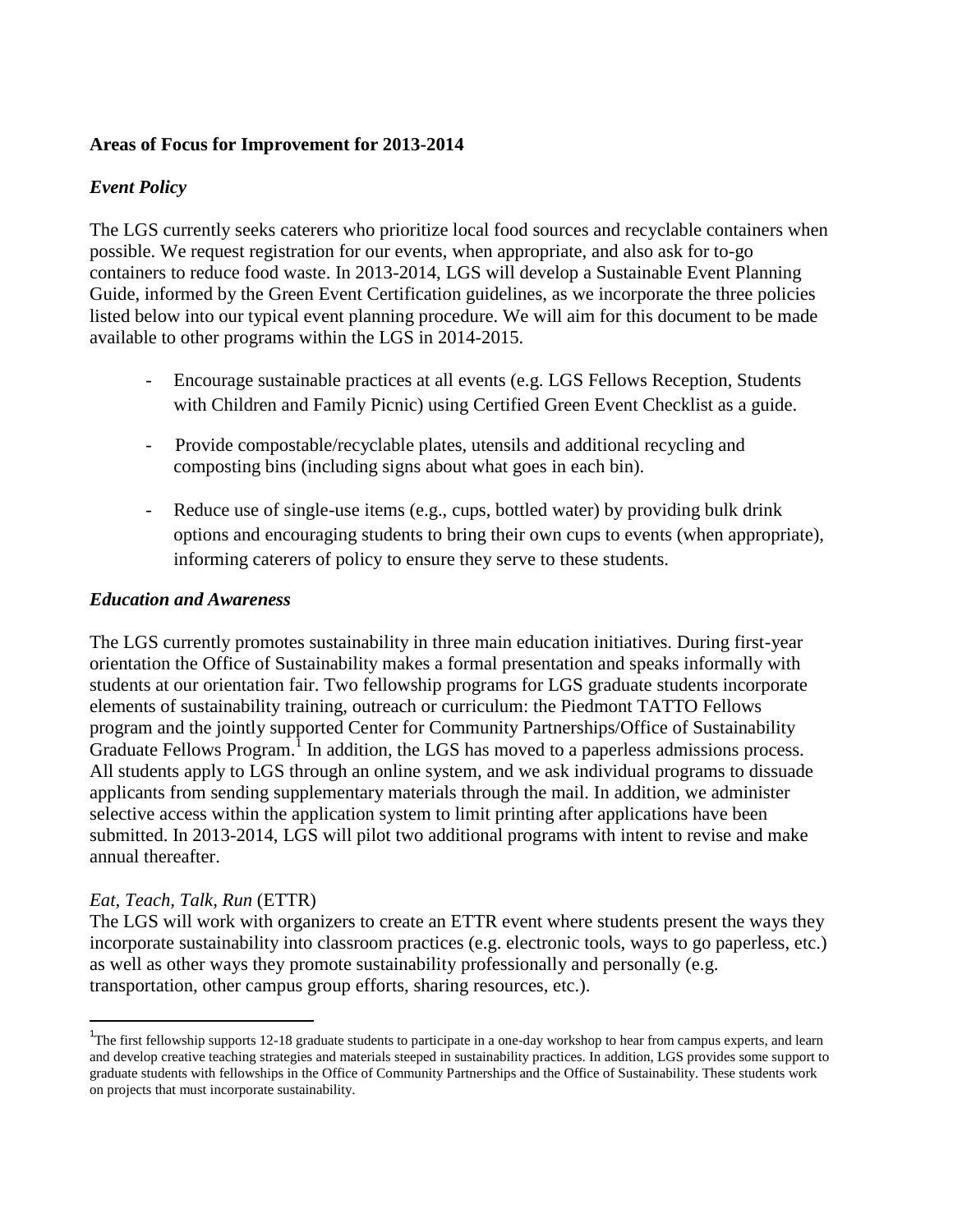#### *LGS Green Ambassadors*

This new LGS initiative would create a student organization, recognized by the SGA, of LGS Green Ambassadors. The long-term goal would be to develop a group that includes one student from each graduate program as a sustainability representative who would help disseminate information about sustainability events to other students and also bring issues to the CAP committee. Student representatives would meet once per semester. As the group develops over time, other activities could include:

- Organizing educational events within and sometimes across programs
- Provide resources and signage to encourage sustainable building practices
- Work with other student groups (e.g., REHAC Rollins' Environmental group) to organize events such as Bike tour of local community gardens.
- Share and initiate the LGS Sustainable Event Planning Guide in LGS programs

#### *Green Labs Program* (still being developed by Office of Sustainability):

Working in conjunction with the Office of Sustainability, the LGS will encourage students, in collaboration with faculty, to use green lab practices. As the program develops, the LGS will consider additional ways to get student and faculty involvement in the program. Possibilities include identifying a student representative to participate in Green Labs Development Team meetings and Laney lab group to pilot a program when developed. Students, in collaboration with faculty, may also recommend that Laney labs take the Green Labs self-assessments.

## *Transportation-Related Energy Use*

#### *Recruiting, Research, and Speaker Series*

The LGS encourages the use of technologies such as Skype and video essays to interview potential graduate students. When granting Professional Development Support funding, we have encouraged students traveling for research or conferences to maximize trips to minimize unnecessary return trips. This year, we will add a line in our PDS Procedures document formalizing this recommendation.

A long-term goal is to make it more customary to host meetings with speakers via Skype to reduce transportation related emissions, when appropriate (e.g., a two hour seminar). LGS is very prudent with speakers' time when visiting campus, but we believe providing opportunities for student engagement and faculty development when speakers visit campus is extremely valuable.

#### *Local Transportation*

We are aware that several graduate students have proposed a "Strategy to Promote Alternative Transportation for Laney Graduate Students" but are unclear about its status. LGS will contact representatives of the Graduate Student Council to participate on our committee and to follow through on the status of this report. LGS could assist with a survey or use existing information on where Laney graduate students live to explore alternative commute options for students.